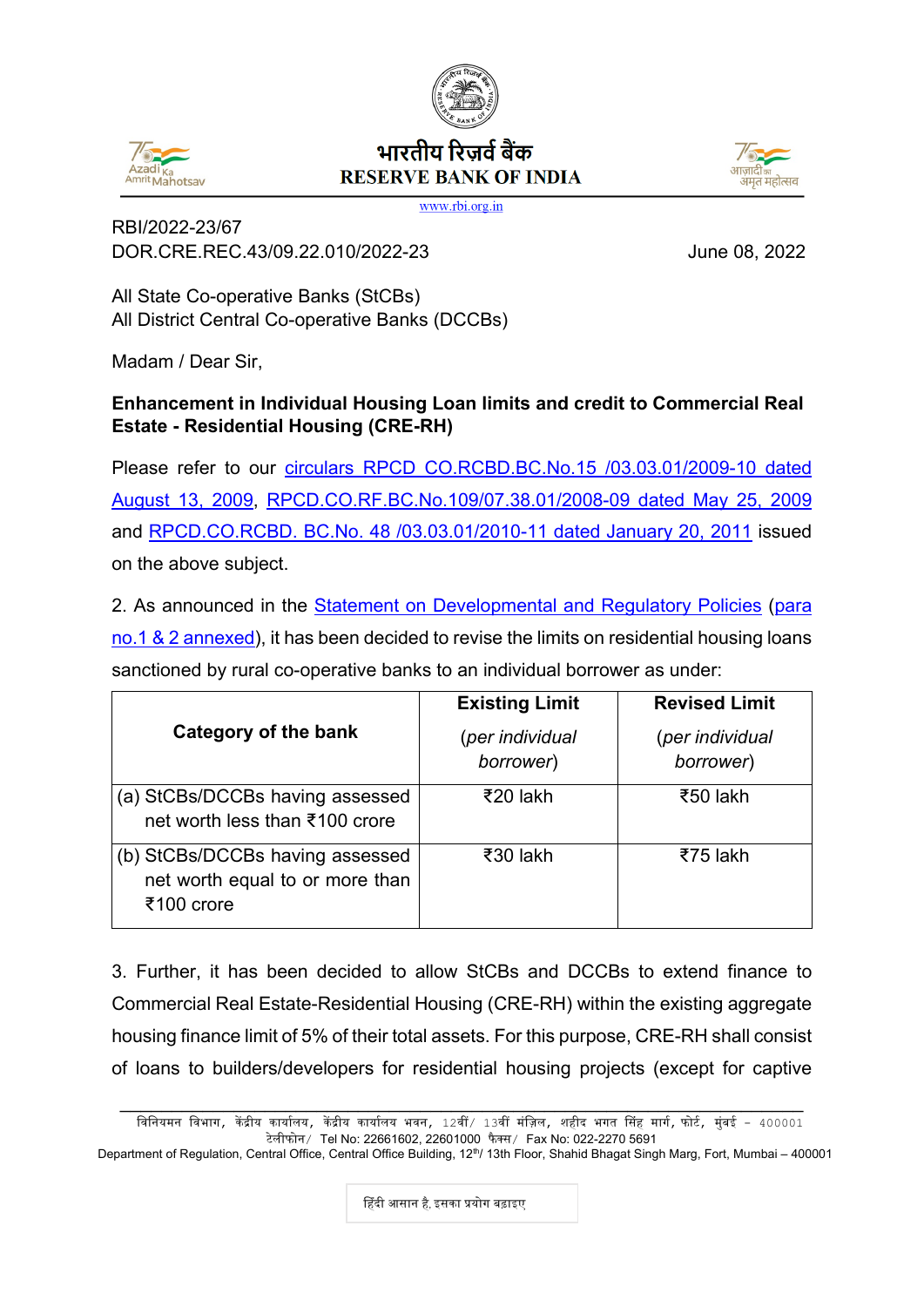consumption). Such projects should ordinarily not include non-residential commercial real estate. However, integrated housing projects comprising some commercial space (e.g. shopping complex, school, etc.) can also be classified under CRE-RH, provided that the commercial area in the residential housing project does not exceed 10% of the total Floor Space Index (FSI) of the project. Standard asset provision of 0.75% and risk weight of 75% shall be maintained for CRE-RH advances.

4. Banks shall have a Board-approved policy for financing CRE-RH and a review note on the performance of the CRE-RH portfolio shall be placed before the Board at least on a half-yearly basis. All other extant instructions in the matter shall remain unchanged. The above instructions will come into effect from the date of this circular.

Yours faithfully,

(Manoranjan Mishra) Chief General Manager